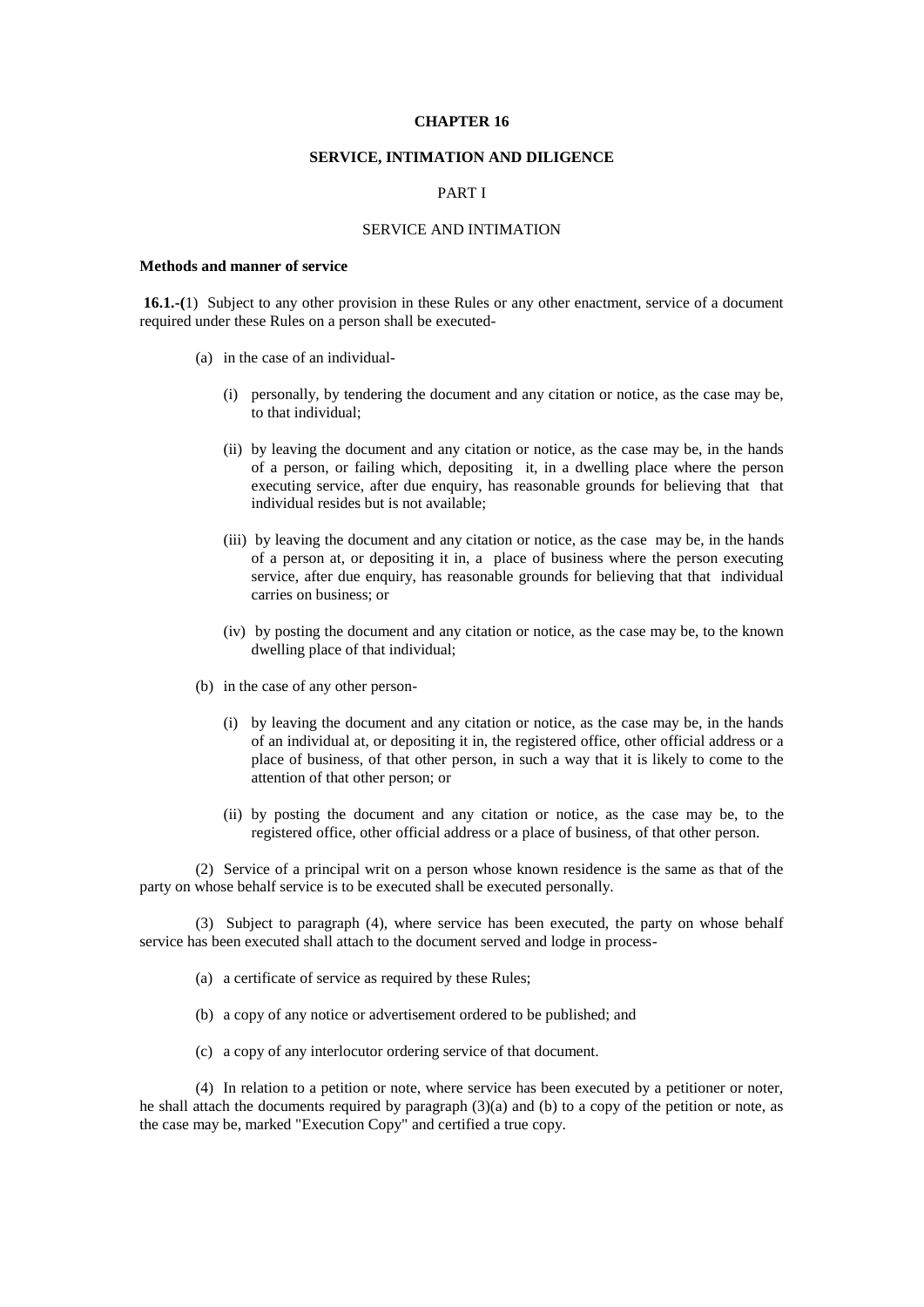#### **Service furth of United Kingdom**

**16.2**.-(1) Subject to any other enactment, this rule applies to service of a document on a person on whom service is to be executed in a country furth of the United Kingdom.

(2) Service under this rule may be executed by any of the following methods of service, if, and in a manner, permitted under a convention providing for service in that country or by the laws of that country:-

- (a) by post to the known residence, registered office or place of business, as the case may be, of the person on whom service is to be executed;
- (b) through the central, or other appropriate, authority of that country, at the request of the Scottish Ministers:
- (c) through a British consular office in that country, at the request of the Secretary of State for Foreign and Commonwealth Affairs;
- (d) by an *huissier*, other judicial officer or competent official of that country, at the request of a messenger-at-arms, a party or his agent; or
- (e) personally by the party executing service or his authorised agent tendering the document and the citation (if any) to the person on whom service is to be executed.

(3) Where service is to be executed through a central, or other appropriate, authority at the request of the Scottish Ministers, the party executing service shall-

- (a) send a copy of the document, with a request for service by the method indicated in the request, to the Scottish Ministers; and
- (b) lodge in process a certificate signed by the authority which executed service stating that it has been, and the manner in which it was, served.

(3A) Where service is to be executed through a British consular officer at the request of the Secretary of State for Foreign and Commonwealth Affairs, the party executing service shall-

- (a) send a copy of the document, with a request for service by the method indicated in the request, to the Secretary of State for Foreign and Commonwealth Affairs; and
- (b) lodge in process a certificate signed by the authority which executed service stating that it has been, and the manner in which it was, served.

(4) Where service is to be executed by an huissier other judicial officer or competent official at the request of a messenger-at-arms-

- (a) the messenger-at-arms shall send a copy of the document with a request for service by the method indicated in the request to the official in the country in which service is to be executed; and
- (b) the party on whose behalf service has been executed shall lodge in process a certificate of the official who executed service stating that it has been, and the manner in which it was, served.

(5) Where service has been executed personally by the party executing service or his authorised agent-

(a) the execution of service shall be witnessed by one witness who shall sign the certificate of service (which shall state his name, occupation and address); and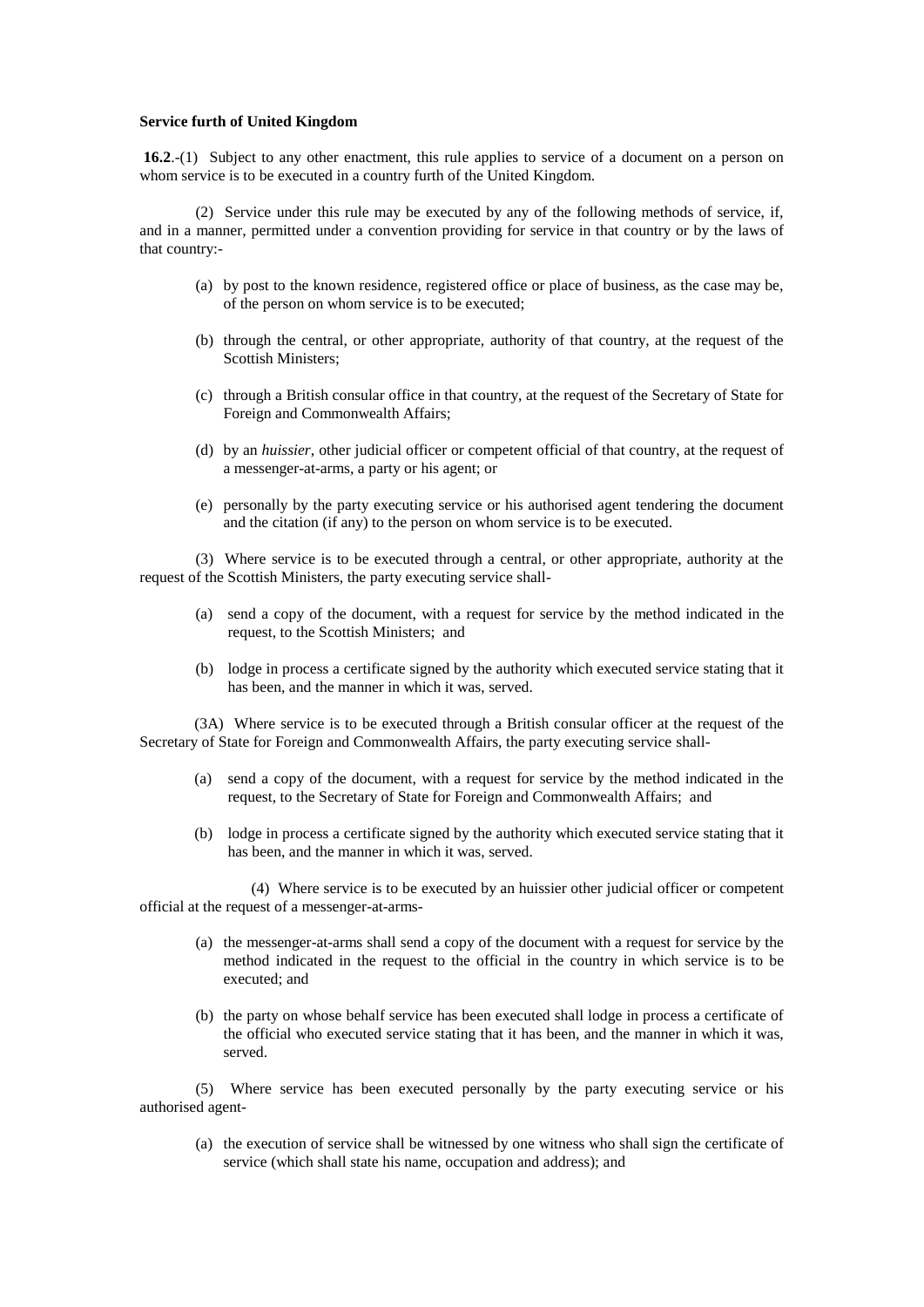(b) the person who executed service shall complete a certificate of service in Form 16.2.

(6) Where service is executed by a method mentioned in paragraph  $(2)(a)$  or (e), the party executing service shall lodge in process a certificate by a person qualified in the law of the country, or a duly accredited representative of the country, in which service was executed stating that the method of service used is permitted by the law of that country.

# **Service under the EC Service Regulation**

**16.2A.**-(1) In this rule –

"competent receiving agency" and "Member State" have the same meaning as in the EC Service Regulation; and

"EC Service Regulation" means Regulation (EC) No. 1393/2007 of the European Parliament and of the Council of 13th November 2007 on the service in the Member States of judicial and extrajudicial documents in civil or commercial matters (service of documents) and repealing EC Service Regulation (EC) No. 1348/2000, as amended from time to time (**a).**

(2) This rule applies to service of a document under the EC Service Regulation on a person on whom service is to be executed in a Member State other than the United Kingdom.

(3) Where a document is being served by a competent receiving authority under Article 7 of the EC Service Regulation, rule 16.6(1) (translations of documents) shall not apply.

(4) Where a document has been served by a competent receiving authority under Article 7 of the EC Service Regulation, the party executing service shall lodge the certificate of service mentioned in Article 10 of the EC Service Regulation.

### **Service by messenger-at-arms**

**16.3**.-(1) Service by a method mentioned in rule  $16.1(1)(a)(i)$ , (ii) or (iii), or (b)(i), shall be executed by a messenger-at-arms who shall-

- (a) explain the purpose of service to any person on whom he executes service;
- (b) complete a citation or notice, as the case may be, and a certificate of service in Form 16.3; and
- (c) send the certificate of service to the pursuer.

(2) Such service shall be witnessed by one witness who shall sign the certificate of service (which shall state his name, occupation and address).

(3) Where service is executed by a method mentioned in rule  $16.1(1)(a)(ii)$  or (iii), or (b)(i), the document and the citation or notice of intimation, as the case may be, shall be placed in an envelope (bearing the notice specified in rule 16.4(2)) and sealed by the messenger-at-arms.

(4) Subject to paragraph (4A), a messenger-at-arms shall, when he executes service of a document, have in his possession-

\_\_\_\_\_\_\_\_\_\_\_\_\_\_\_\_\_\_\_\_\_\_\_\_\_\_\_\_\_\_\_\_\_\_\_\_\_\_\_\_\_\_\_\_\_\_\_\_\_\_\_\_\_\_\_\_\_\_\_\_\_\_\_\_\_\_\_\_\_\_\_\_\_\_\_\_\_\_\_\_\_

- (a) in the case of service of a copy of a principal writ, the principal writ or a copy of it certified as correct by the agent for the party whose writ it is, and
- (b) where an interlocutor has been pronounced allowing service of the document, a certified copy of that interlocutor, which he shall show, if required, to the person on whom he executes service.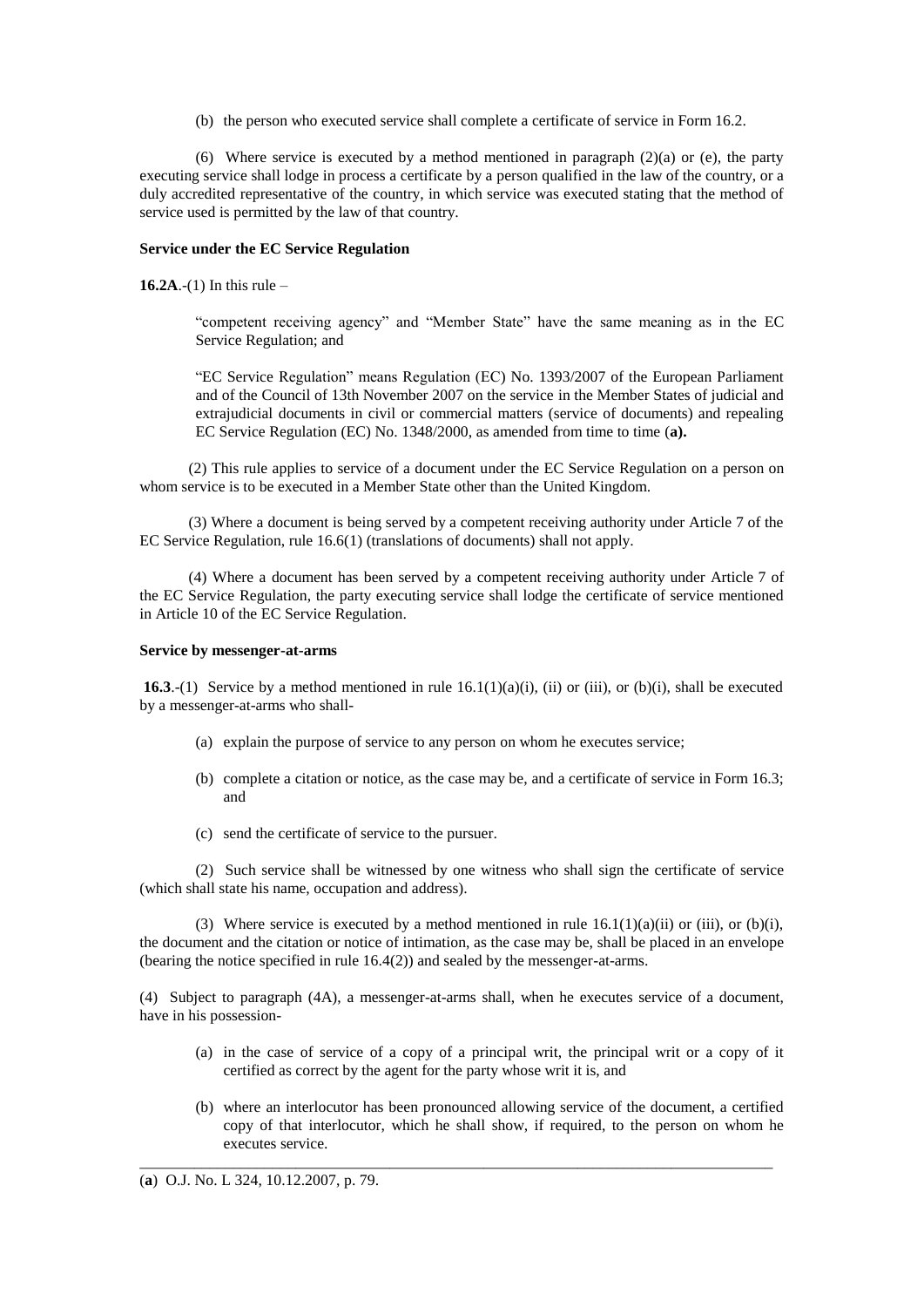(4) Subject to paragraph (4A), a messenger-at-arms shall, when he executes service of a document, have in his possession-

- (a) in the case of service of a copy of a principal writ, the principal writ or a copy of it certified as correct by the agent for the party whose writ it is, and
- (b) where an interlocutor has been pronounced allowing service of the document, a certified copy of that interlocutor, which he shall show, if required, to the person on whom he executes service.
- (4A) Where the firm which employs the messenger-at-arms has in its possession –
- (a) the principal writ or a certified copy of it, it shall be competent for the messenger-at-arms to execute service of the document without having that writ or certified copy in his possession, in which case he shall, if required to do so by the person on whom service is executed and within a reasonable time of being so required, show the principal writ or certified copy to the person;
- (b) a certified copy of the interlocutor, it shall be competent for the messenger-at-arms to execute service of the document if he has in his possession a facsimile copy of the certified copy interlocutor which he shall show, if required, to the person on whom he executes service.

(5) The certificate of service required under paragraph (1) shall include the full name and designation of any person in whose hands any document and the citation or notice, as the case may be, were left.

(6) In the application of this rule to service in England and Wales, reference to a messengersat-arms shall be construed as a reference to a person entitled to serve Senior Courts writs; and in the application of this rule to service in Northern Ireland, reference to a messenger-at-arms shall be construed as a reference to a person entitled to serve Court of Judicature writs.

#### **Service by post**

**16.4**.-(1) This rule applies to service of a document by post but is subject to rule 61.2(3) and (4) (order as respects intimation of petition for appointment of judicial factor, but is subject to rule 61.2(3) and (4) (order as respects intimation of petition for appointment of judicial factor).

- (2) Service by post shall be executed by-
- (a) a messenger-at-arms, or
- (b) an agent,

posting a copy of the document to be served with any citation or notice, as the case may be, by registered post or first class recorded delivery service addressed to the person on whom service is to be executed and having on the face of the envelope a notice in the following terms:- "This envelope contains a citation to, or intimation from, the Court of Session. If delivery of the letter cannot be made it must be returned immediately to the Deputy Principal Clerk of Session, Court of Session, 2 Parliament Square, Edinburgh EH1 1RQ.".

(3) Where English is not an official language of the country in which service is to be executed, a translation in an official language of that country of the notice required under paragraph (2) shall appear on the face of the envelope.

(4) The person executing service of a document shall complete-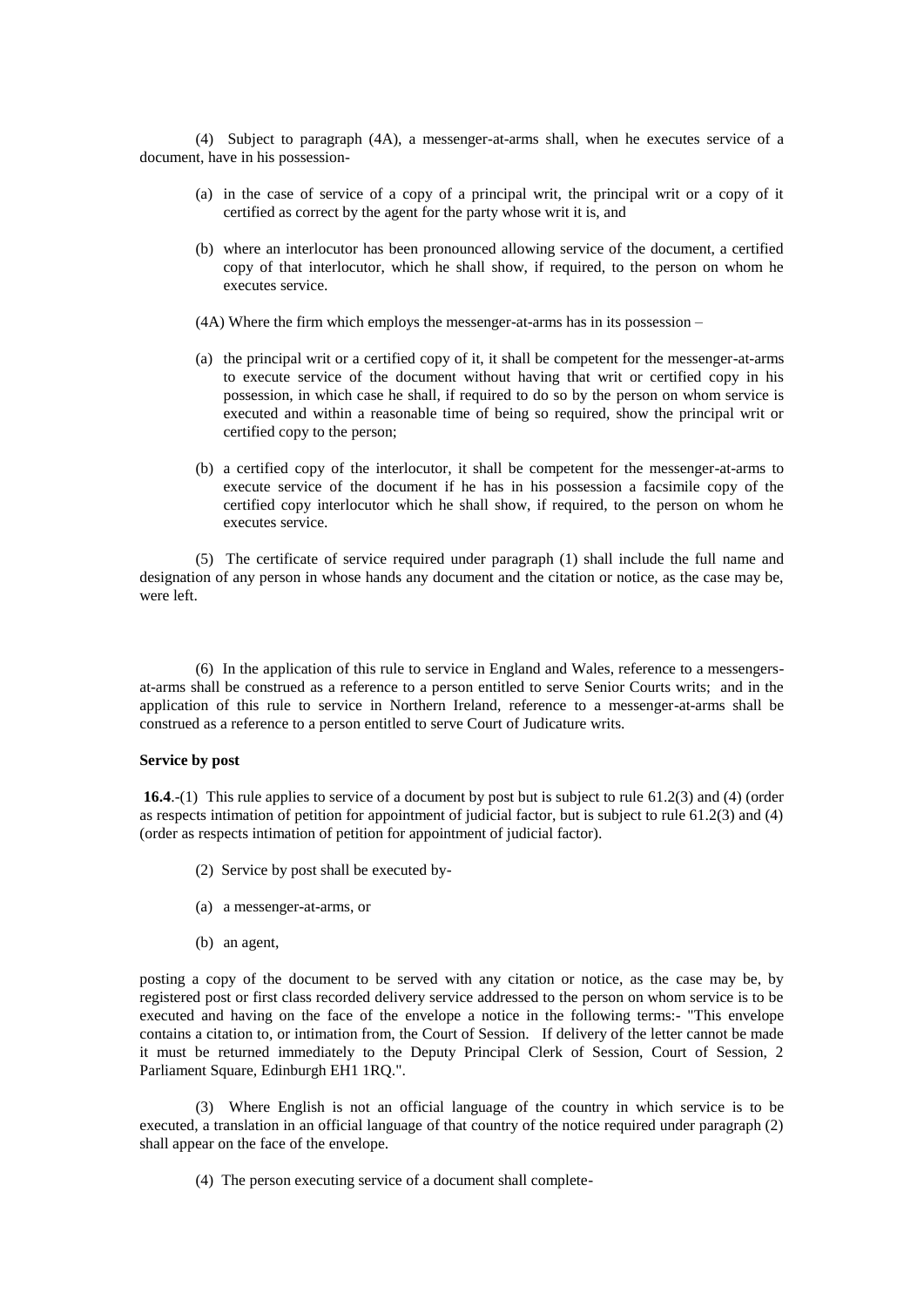- (a) a citation or notice, as the case may be; and
- (b) a certificate of service in Form 16.4.

(5) Where a document is served by a registered post service, a receipt of posting by the operator of that service shall be attached to the certificate of service.

(6) The date of execution of service shall be deemed to be the day after the date of posting.

(7) Subject to rule 16.11 (no objection to regularity of service or intimation), the execution of service by post shall be valid unless the person on whom service was sought to have been made proves that the envelope and its contents were not tendered or left at his address.

## **Service where address of person is not known**

**16.5**.-(1) Where the residence of the person to be served with a document is not known and cannot reasonably be ascertained or service on that person cannot be executed under rule 16.1 (methods and manner of service) or 16.2 (service furth of United Kingdom), the party who wishes to execute service may apply by motion-

- (a) for an order for service by the publication of an advertisement in a specified newspaper circulating in the area of the last known residence of that person or elsewhere; or
- (b) on special cause shown, for an order to dispense with service; and
- (c) stating the last known residence of that person and what steps have been taken to ascertain his present whereabouts.

(2) On enrolling such a motion, a copy of the document to be served shall be lodged with the Deputy Principal Clerk who shall retain it for a period of three years and from whom it may be uplifted by the person for whom it is intended.

(3) Where an interlocutor has been pronounced ordering publication of an advertisement under this rule-

- (a) the advertisement shall be in Form 16.5; and
- (b) publication of the advertisement shall have effect as if service of the document had been executed on the date of publication.
- (4) Where an interlocutor has been pronounced dispensing with service under this rule-
- (a) service of the document shall be deemed to have been executed on the date of the interlocutor; and
- (b) the period of notice shall be dispensed with.
- (5) A motion under paragraph (1) made before calling shall be heard in chambers.

(6) Where publication of an advertisement has been made under this rule, there shall be lodged in process-

- (a) a copy of the newspaper containing the advertisement; or
- (b) a certificate of publication by the publisher stating the date of publication and the text of the advertisement.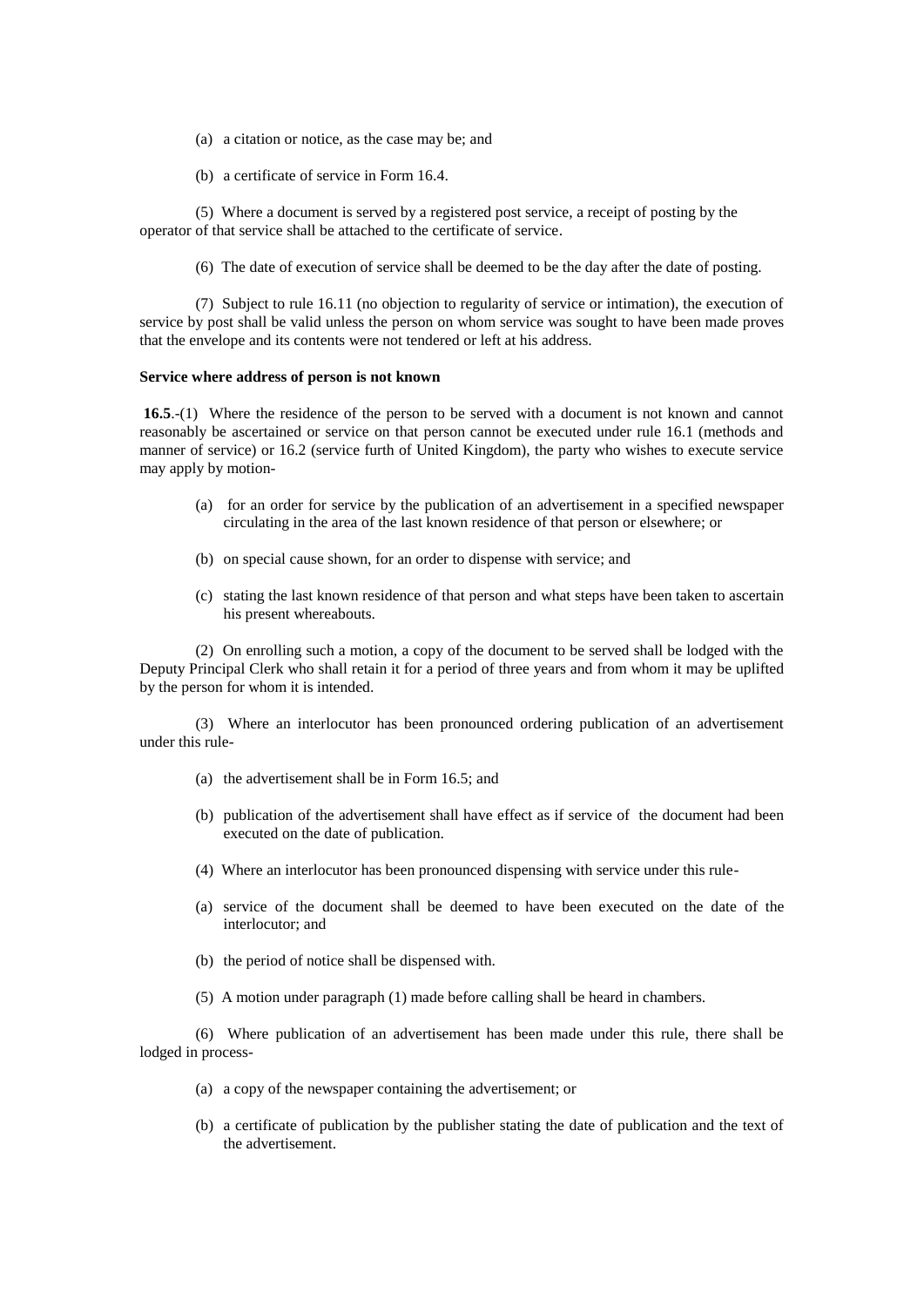#### **Translations of documents served or advertised abroad**

**16.6**.-(1) Subject to rule 16.2A where English is not an official language of the country in which a document is to be served, the document shall be accompanied by a translation in an official language of that country.

(2) An advertisement authorised under rule 16.5 (service where address of person is not known) to be published in a newspaper in a country in which English is not an official language of that country shall be in an official language of that country

(3) With any certificate of service, or advertisement under rule 16.5, in a language other than English there shall be lodged a translation in English.

(4) A translation under this rule shall be certified as correct by the translator; and the certificate shall include his full name, address and qualifications.

#### **Intimation of documents**

**16.7**.-(1) Subject to rule 16.8 (intimation on a warrant to intimate), rule 16.9 (written intimation) and any other provision in these Rules, where intimation of a document is to be given under these Rules to any person, the intimation shall be given-

- (a) personally, by tendering the document and the notice of intimation (if any) to that person; or
- (b) by registered post or the first class recorded delivery service-
	- (i) in the case of an individual, addressed to the known, or last known, dwelling place or a place of business of that individual; or
	- (ii) in the case of any other person, addressed to the registered office, other official address or a place of business of that person.

(2) Where intimation has been given in accordance with paragraph (1), the party on whose behalf intimation has been given shall attach to the principal writ or lodge in process, as the case may be-

- (a) certificate of intimation in Form 16.7;
- (b) a copy of any notice of intimation which was intimated; and
- (c) a copy of any interlocutor ordering the intimation.

## **Intimation on a warrant to intimate**

**16.8**.-(1) Where intimation of a document is to be given to a person for whom a warrant to intimate has been obtained, the intimation shall be made in the same manner as service of a document; and the following rules shall, with the necessary modifications, apply to that intimation as they apply to service of a document:- rule 16.1 (methods and manner of service),

rule 16.2 (service furth of United Kingdom), rule 16.2A (service under the EC Service Regulation), rule 16.3 (service by messenger-at-arms), rule 16.4 (service by post), rule 16.5 (service where address of person is not known), rule 16.6 (translations of documents served or advertised abroad).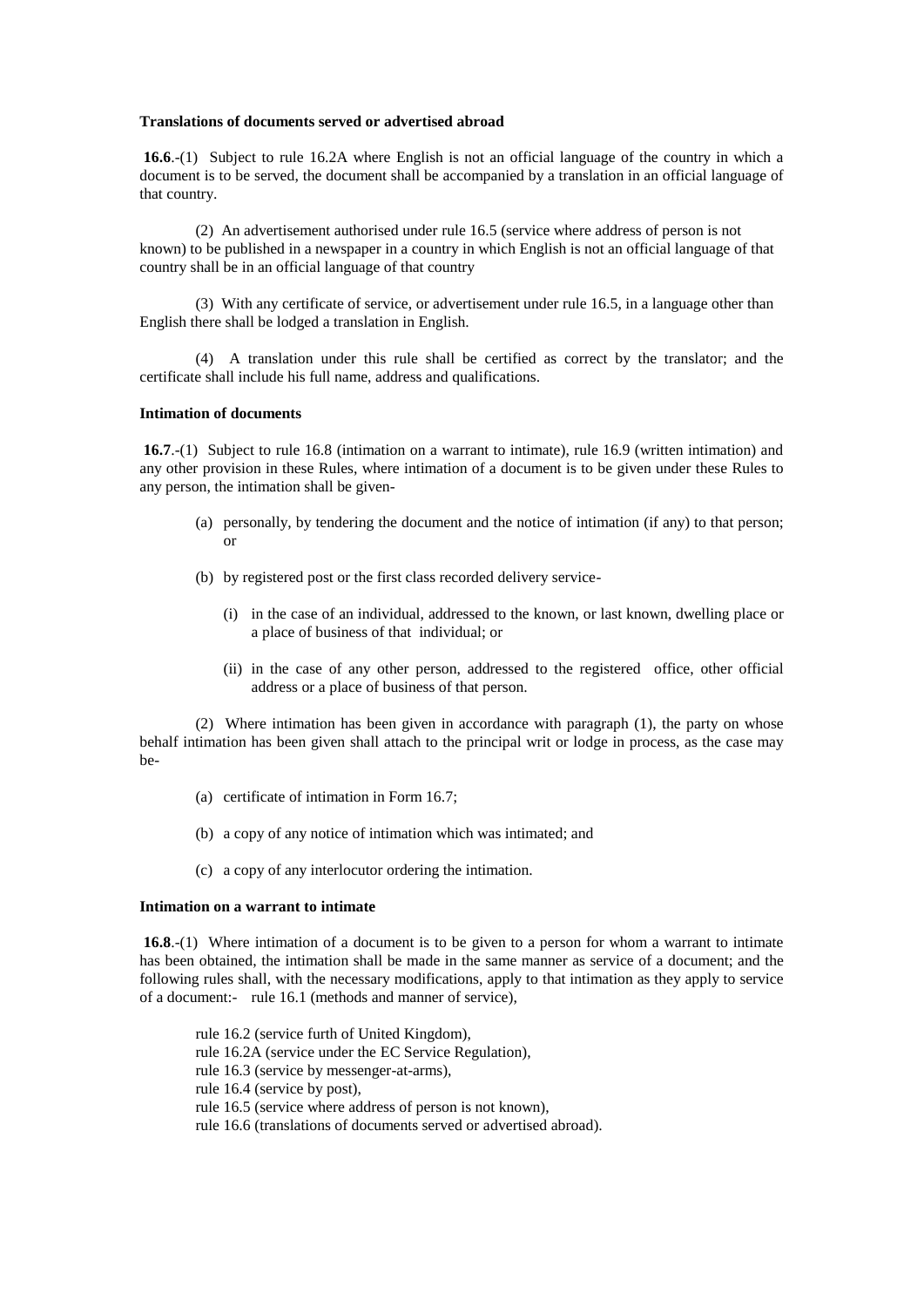(2) Where intimation has been given in accordance with paragraph (1), the party on whose behalf intimation has been given shall attach a copy of any notice of intimation to the certificate of intimation.

#### **Written intimation**

**16.9**. Where a provision in these Rules requires written intimation to be given to a person, that intimation may be made by first class post or other means of delivery to that person.

#### **Acceptance of service or intimation and dispensing with period of notice**

**16.10**.-(1) An agent may accept service or intimation of a document on behalf of the person on whom service is to be executed or to whom intimation is to be given and may dispense with any period of notice.

(2) A person on whom service of a document is executed or to whom intimation of a document is given may dispense with any period of notice as respects him in relation to that document.

(3) Where a period of notice is dispensed with under paragraph (1) or (2), it shall be deemed to expire on the day on which the party on whose behalf service is executed or intimation is given receives written intimation that the period of notice has been dispensed with.

## **No objection to regularity of service or intimation**

**16.11**.-(1) A person who enters the process of a cause shall not be entitled to state any objection to the regularity of the execution of service or intimation of a document on him; and his appearance shall be deemed to remedy any defect in such service or intimation.

(2) Nothing in paragraph (1) shall preclude a person from pleading that the court has no jurisdiction.

## PART II

#### DILIGENCE

# **Execution of diligence**

**16.12**.- (1) This rule applies to-

- (a) the execution of any diligence on a warrant, act or decree of the court other than-
	- (i) an arrestment to which rule 16.13 (arrestment of ships and arrestment in *rem* of cargo on board ship) applies; or
	- (ii) an arrestment to which rule 16.14(1) (arrestment in *rem* of cargo landed or transhipped) applies; and
- (b) diligence in execution of a writ registered for execution in the Books of Council and Session.

(2) Subject to the following paragraphs of this rule, the execution of any diligence by virtue of these Rules on a person shall be executed by a messenger-at-arms in the same manner as service of a document is permitted under rule  $16.1(1)(a)(i)$ , (ii) or (iii) or (b)(i) (methods and manner of service); and, where appropriate, the following provisions of Part I (service and intimation) shall, with the necessary modifications, apply to the execution of diligence as they apply to service of a document:-

rule 16.3(1) to (4) (service by messenger-at-arms), rule  $16.4(2)(a)$ ,  $(3)$ ,  $(6)$  and  $(7)$  (service by post).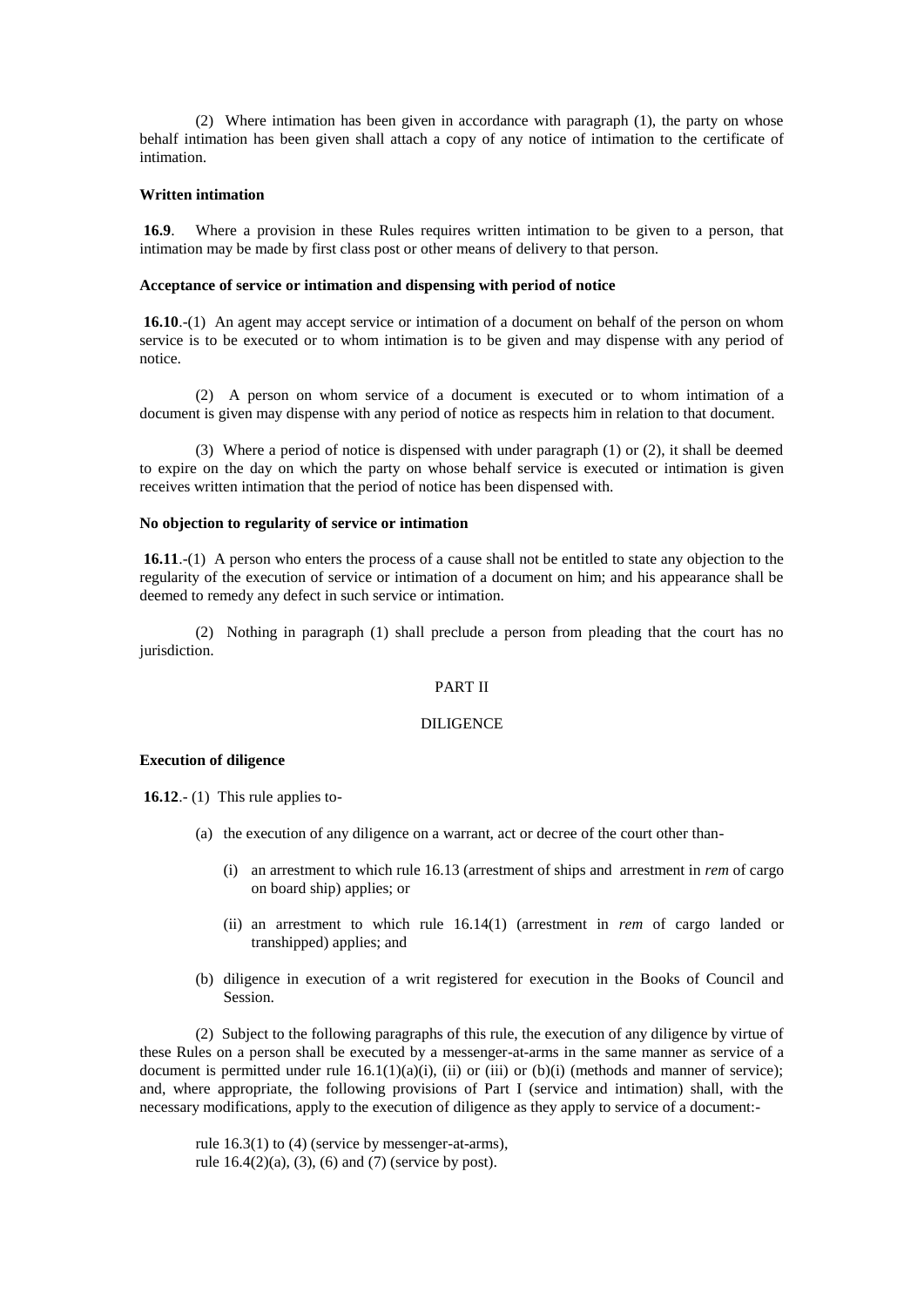- (3) In the application under this rule, by virtue of paragraph (2), of
- (a) sub-paragraph (b) of paragraph (1) of rule 16.3 (completion of citation or notice and certificate of service) for the reference to Form 16.3 in that sub-paragraph there shall be substituted a reference to the appropriate form of certificate of execution in rule 16.15 (forms for diligence); and
- (b) sub-paragraph (b) of paragraph (4) of rule 16.4 (completion of citation or notice and certificate of service), for the reference to Form 16.4 in that sub-paragraph, there shall be substituted a reference to the appropriate form of certificate of execution in rule 16.15.
- (4) The execution of such diligence on-
- (a) an individual who is resident furth of Scotland,
- (b) a person who has no registered office, other official address or a place of business in Scotland,
- (c) a person whose residence is not known and cannot reasonably be ascertained, or
- (d) a person on whom service cannot be executed in a manner permitted under paragraph (2), shall be executed edictally by a messenger-at-arms leaving or depositing the appropriate schedule mentioned in rule 16.15 at the office of the Extractor.

(5) Where the execution of diligence is made edictally under paragraph (4), a copy of the schedule left at the office of the Extractor shall be sent by a messenger-at-arms by registered post or the first class recorded delivery service to the place furth of Scotland where the person on whom diligence is executed edictally resides, has his registered office, official address or place of business, as the case may be, or such last known place.

- (6) A messenger-at-arms executing diligence shall have in his possession-
- (a) in the case of diligence on a warrant in a principal writ, the principal writ or a copy of it certified as correct by the agent for the party whose writ it is,
- (b) in the case of diligence on a warrant in an interlocutor, a certified copy of that interlocutor, or
- (c) in the case of diligence on an extract of an act or a decree, or a document registered in the Books of Council and Session, the extract, which he shall show, if required, to any person on whom he executes diligence.

(7) The party on whose behalf diligence has been executed in a cause depending before the court shall attach the certificate of execution to the document containing the warrant for diligence.

### **Arrestment of ships and arrestment in rem of cargo on board ship**

**16.13**.-(1) An arrestment of a ship in *rem* or on the dependence, or an arrestment in *rem* of cargo on board ship, may be executed on any day by a messenger-at-arms who shall affix the schedule of arrestment-

- (a) to the mainmast of the ship;
- (b) to the single mast of the ship; or
- (c) where there is no mast, to some prominent part of the ship.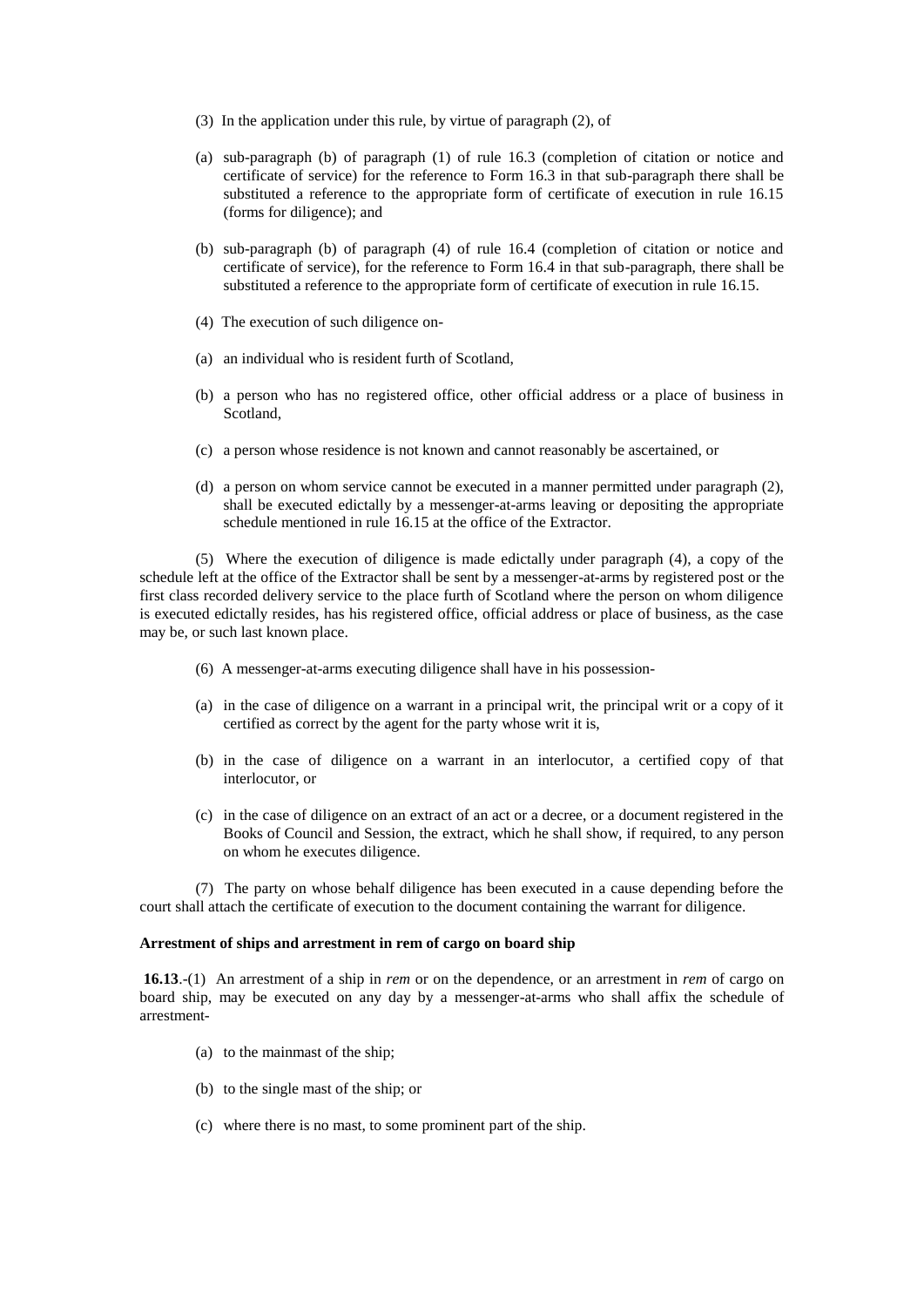(2) In the execution of an arrestment of a ship on the dependence, the messenger-at-arms shall, in addition to complying with paragraph (1), mark the initials "ER" above the place where the schedule of arrestment is fixed

. (3) On executing an arrestment under paragraph (1), the messenger-at-arms shall deliver a copy of the schedule of arrestment and a copy of the certificate of execution of it to the master of the ship, or other person on board in charge of the ship or cargo, as the case may be, as representing the owners or demise charterers of, or parties interested in, the ship or the owners of the cargo, as the case may be.

(4) Where the schedule of arrestment and the copy of the certificate of execution of it cannot be delivered as required under paragraph (3)-

- (a) the certificate of execution shall state that fact; and
- (b) either-
	- (i) the arrestment shall be executed by serving it on the harbour master of the port where the ship lies; or
	- (ii) where there is no harbour master, or the ship is not in a harbour, the pursuer shall enrol a motion for such further order as to intimation and advertisement, if any, as may be necessary.

(5) A copy of the schedule of arrestment and a copy of the certificate of execution of it shall be delivered by the messenger-at-arms to the harbour master, if any, of any port where the ship lies.

(6) In this rule, "ship" has the meaning assigned in section 48(f) of the Administration of Justice Act 1956 (**a**).

#### **Arrestment of cargo**

**16.14**.-(1) An arrestment of cargo on board a ship shall be executed by a messenger-at-arms who shall serve the schedule of arrestment on—

- (a) the master of the ship;
- (b) any other person in charge of the ship or cargo; or
- (c) other proper arrestee

(2) Where the schedule of arrestment cannot be executed in accordance with paragraph (1), the arrestment may be executed as provided for in rule 16.13(4) and (5).

(3) A person who has an interest in a ship or cargo which is the subject of an arrestment under this rule may apply by motion for a warrant authorising the movement of the ship or cargo and rule 13.11 shall apply to such a motion.

# **Forms for diligence**

**16.15.**-(1) In the execution of diligence, the following forms shall be used:-

- (a) in the case of-
	- (i) an arrestment to found jurisdiction (other than the arrestment of a ship), a schedule in Form 16.15-A and a certificate of execution in Form 16.15-H;
	- (ii) an arrestment of a ship to found jurisdiction, a schedule in Form 16.15-AA and a certificate of execution in Form 16.15-HH;

\_\_\_\_\_\_\_\_\_\_\_\_\_\_\_\_\_\_\_\_\_\_\_\_\_\_\_\_\_\_\_\_\_\_\_\_\_\_\_\_\_\_\_\_\_\_\_\_\_\_\_\_\_\_\_\_\_\_\_\_\_\_\_\_\_\_\_\_\_\_\_\_\_\_\_\_\_\_\_\_\_\_